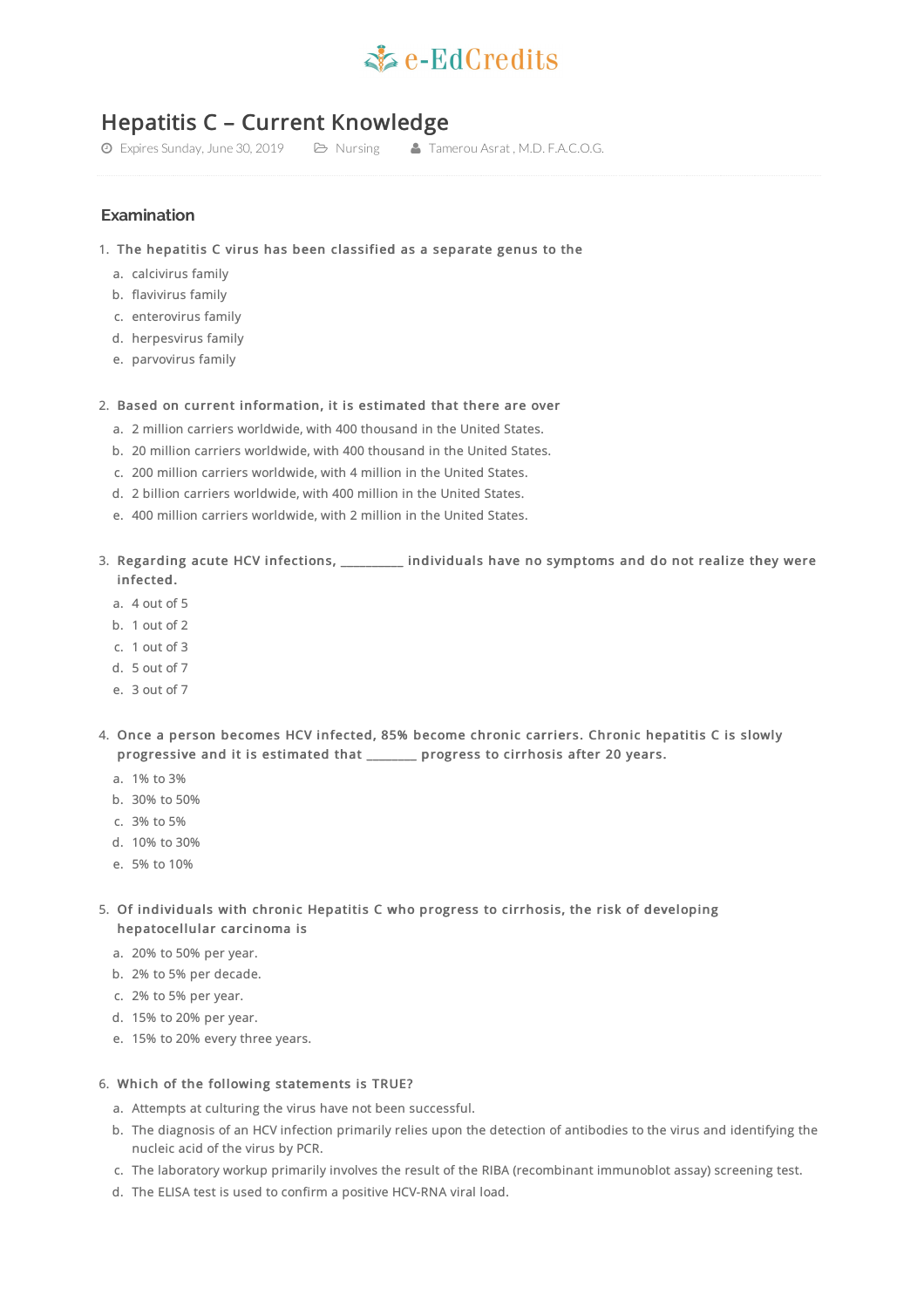- e. The ELISA test has a low false positive rate in a low risk population.
- 7. The mean period of time from an HCV infection to the development of an anti-HCV antibody response is 12 weeks but can take up to \_\_\_\_\_ in some cases.
	- a. 6 years
	- b. 3 months
	- c. 3 years
	- d. 12 months
	- e. 6 months

8. In evaluating a patient for an acute Hepatitis C infection, the \_\_\_\_\_\_ test should be ordered.

- a. HCV RNA-PCR
- b. ELISA-3
- c. RIBA-3
- d. HCV DNA-PCR
- e. ELISA first generation test
- 9. The spread of Hepatitis C between individuals primarily occurs in all of the following ways EXCEPT
	- a. through blood or blood products
	- b. sexually
	- c. through IV drug abuse
	- d. contaminated shellfish
	- e. from mother to baby
- 10. The risk of HCV transmission between family members or sexual partners
	- a. seems to be high (in the range of 40% to 50%).
	- b. seems to be high (in the range of 15% to 25%).
	- c. seems to be low (in the range of 10% to 15%).
	- d. seems to be low (in the range of 5% to 10%).
	- e. seems to be low (in the range of less than 1%).
- 11. The current estimated risk of transmitting an HCV infection per unit of blood transfused from units that are negative in laboratory testing is
	- a. 1 in 200,000
	- b.  $<$  1 in 1,000,000
	- c. 1 in 500,000
	- d. < 1 in 2,000,000
	- e. 1 in 750,000
- 12. In the production of immune globulins, the initial purification step starts with a (an) that effectively removes most if not all potentially infectious agents.
	- a. fractionation procedure
	- b. solvent-detergent treatment
	- c. alcohol sterilization treatment
	- d. low pH treatment
	- e. pepsin treatment
- 13. Vertical transmission from an infected mother to the infant does occur during pregnancy. When studies are combined, the rate of perinatal HCV transmission in pregnant patients who are anti-HCV antibody positive is
	- a. about 20% (with a range of 10% to about 30%).
	- b. about 50% (with a range of 40% to about 60%).
	- c. about 30% (with a range of 20% to about 40%).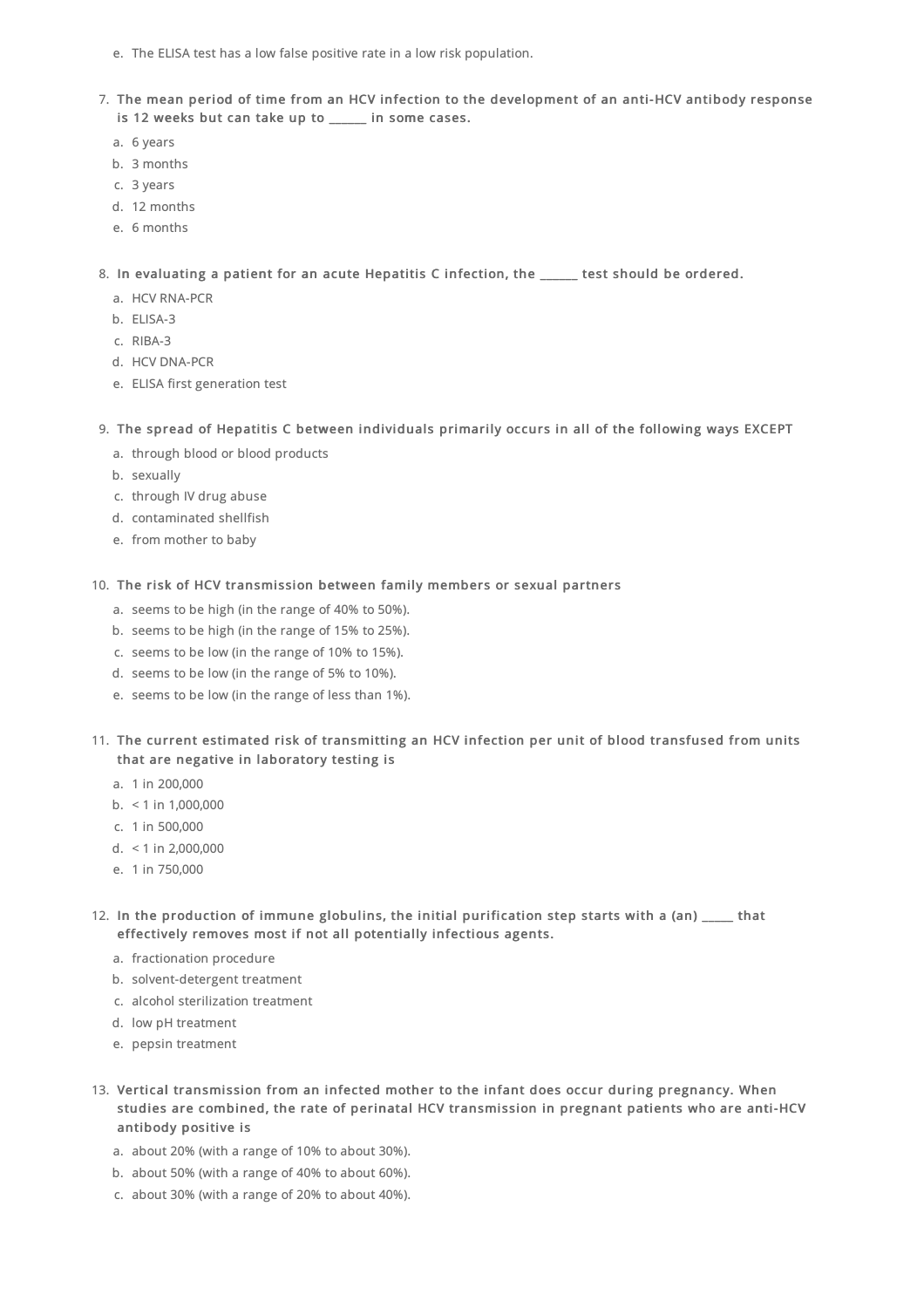- d. about 5% (with a range of 0% to about 10%).
- e. about 15% (with a range of 10% to about 25%).

#### 14. It is important to understand that all babies born to women who are HCV-antibody positive are HCVantibody positive at birth. Which of the following statements is TRUE?

- a. The presence of this antibody means the newborn is infected.
- b. The newborn's positive antibody test is caused by the baby producing it after an infection that occurred in utero.
- c. Mother's IgG antibodies can freely cross the placenta, but unfortunately only IgM antibodies are protective to the newborn.
- d. Most of these newborns continue to remain positive beyond 2 years of age.
- e. The newborn's positive antibody test is caused by the mother's antibody that crossed the placenta.

#### 15. Most studies suggest that the majority of perinatal transmission (when it occurs) takes place

- a. in utero early on in gestation.
- b. in utero late in gestation.
- c. around the time of delivery.
- d. after delivery through breastfeeding.
- e. around the time of conception.
- 16. Regarding the issue of women infected with HCV and breastfeeding their newborns, which of the following statement is TRUE?
	- a. Most studies to date have proven that transmission to a newborn through breastfeeding occurs.
	- b. Studies show that HCV can withstand the elements of the intestinal tract.
	- c. According to the American College of Obstetricians and Gynecologists and the American Academy of Pediatrics, breastfeeding is not contraindicated in women who are HCV positive.
	- d. HCV RNA is almost always detected in breast milk.
	- e. When HCV RNA is detected in breast milk concentrations usually exceed 1 million copies per ml
- 17. Treating with interferon (or its variation) along with ribavirin was dependent upon all of the following EXCEPT
	- a. the patient's age
	- b. the patient's general state of health
	- c. the risk of cirrhosis
	- d. the titer level of the patient's positive HCV RNA viral load
	- e. life expectancy

#### 18. Patient's infected with HCV who have any of the following problems should probably not be treated EXCEPT

- a. active heavy alcohol users
- b. active IV drug users
- c. patients with decompensated cirrhosis
- d. patients who are HCV-RNA negative
- e. patients with genotype 2

#### 19. Unfortunately, \_\_\_\_\_\_ of HCV infected people treated with interferon would rebound after treatment was completed.

- a. up to 50%
- b. up to 30%
- c. up to 25%
- d. up to 15%
- e. up to 10%
- 20. No vaccine is currently available in the prevention of HCV infections and many hurdles still exist in its development including all of the following EXCEPT